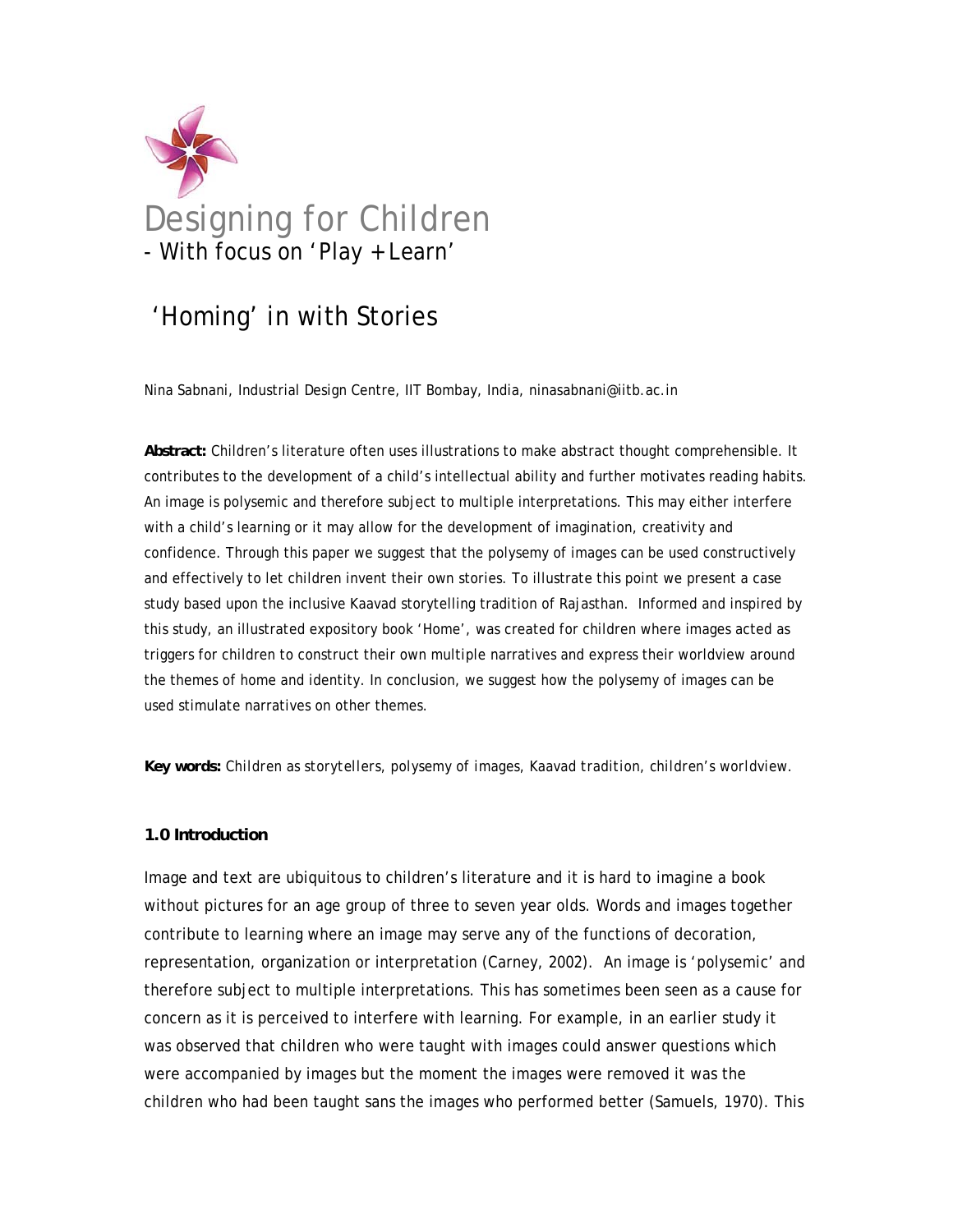study was probably limited to examining the effects images have on learning where learning was defined as something that could be recalled or memorized. Learning with pictures may be not limited to memorizing or comprehending concepts alone; pictures also stimulate imagination and the art of reading between the lines. Other studies suggest that 'pictures do more good than harm' (Arlin, Mary, & Webster, 1978-79). They aid memory; they encourage curiosity and creativity, particularize situations, provide temporal links and extend the text (Carney, 2002). Expository picture books encourage dialogue between child and adult to 'jointly create meaning' (Price, Kleeck, & Huberty, 2009).

That pictures or images help to focus on what is being said or written is evident from the fact that many oral traditions use images to communicate with their audiences. The painted narrative scrolls (*pats*) from Bengal and Rajasthan or the *Chitrakathis* from Maharashtra may be cited as a few examples (Jain, 1998). The images become focal points and often give credence to what the teller is trying to say. Much can be learnt about the way image, text and language are used to communicate and tell stories from traditions that have existed for many generations. One such example we have studied is the *Kaavad* storytelling phenomenon of Rajasthan. During the study that spanned over three years we interacted with the *Kaavad* makers and travelled with the storytellers in Rajasthan to their patrons' places where they recite the stories and their genealogies. The recitation cannot take place in the absence of the *Kaavad* or its images even with the best of narrators.

## **2.0 The** *Kaavad* **tradition**

The *Kaavad* is a portable wooden shrine that is painted with images on all sides. The images are arranged in a grid against a red background. The *Kaavad* has multiple doors that unfold to the surprise and pleasure of its viewers. The storyteller enjoys a patronage that he inherits from his father and is obliged to visit his patron at least once a year. Similarly the patron is obliged to make a donation towards the recitation. Both telling and listening are considered sacred and cannot exist one without the other (Sabnani, 2007). The storyteller points at the images with his peacock feather and narrates many stories from the epics or local legends and also recites the genealogy of his patron.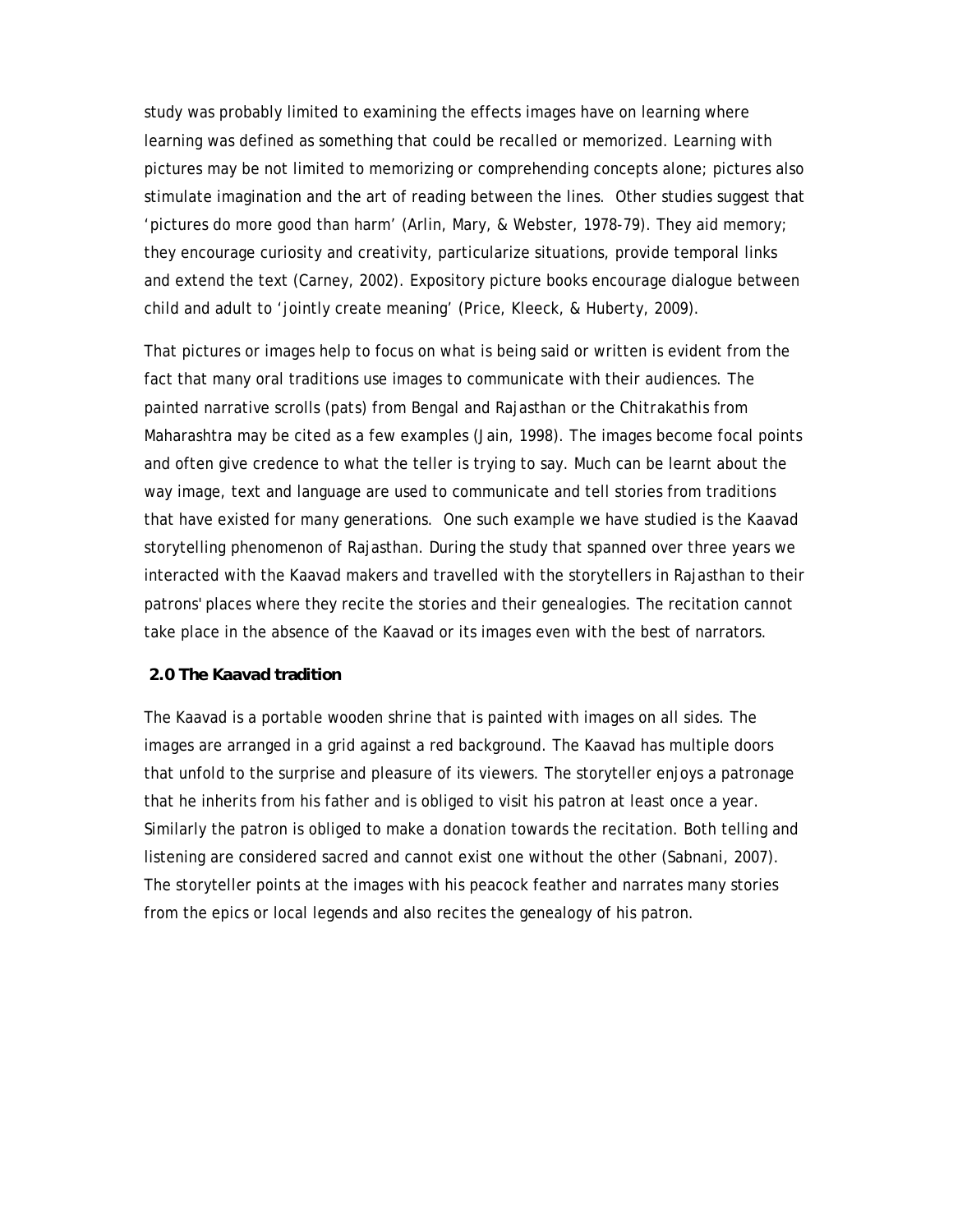

Fig 1: Storyteller Papuram with his patrons.

What is significant here is that the image does not hold too much information. Some figures may be recognized as specific personas but the attributes are also highly emblematic. It relies on prior knowledge of its viewers. All characters, except Gods look similar and the only way they are distinguished is through the narration.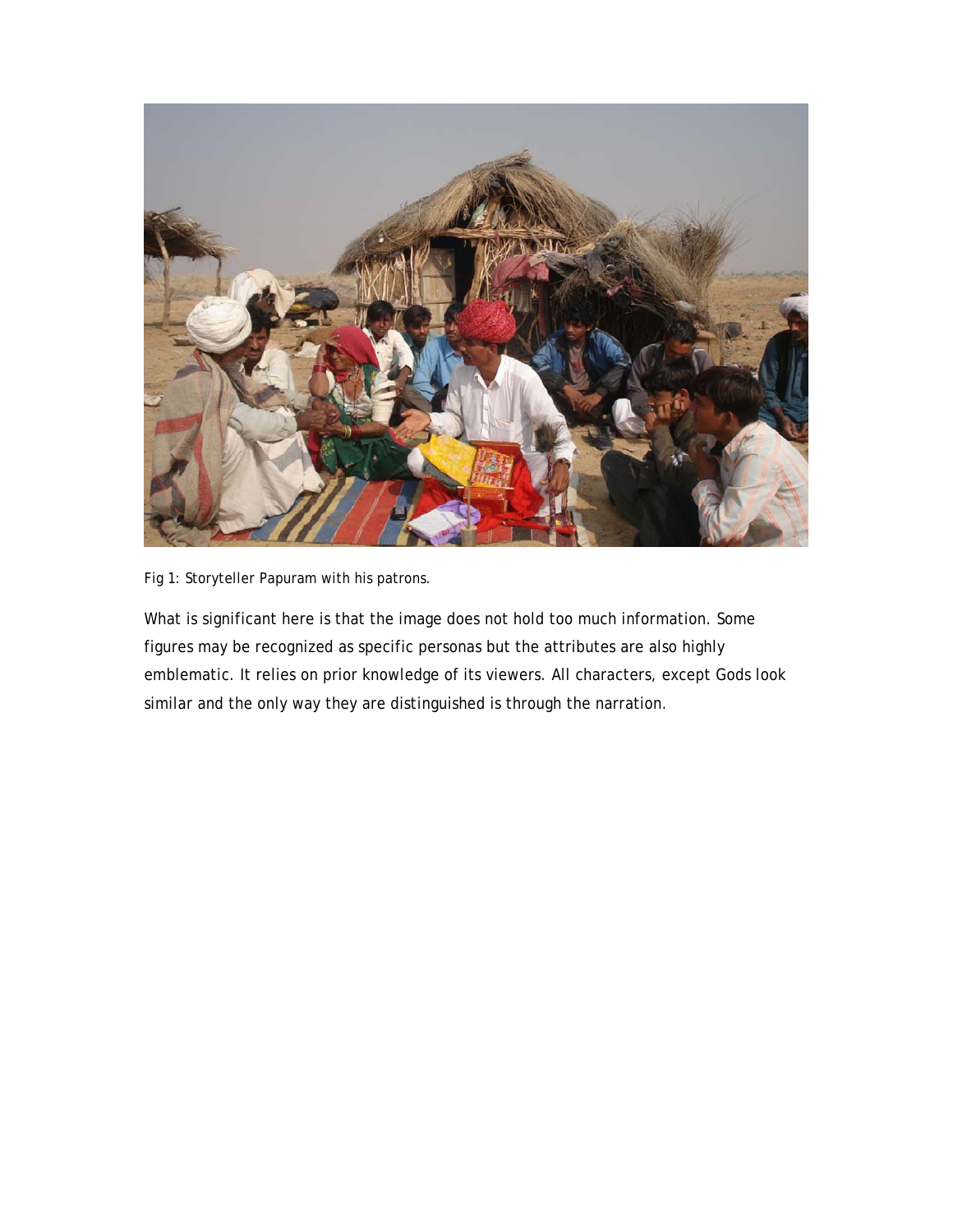

Fig 2: Details of a Kaavad panel.

 The storyteller names the characters or the patrons and thus endorses their identity. Contrary to other practices where the image particularizes the word, here the word or text particularizes the image. The storyteller uses the same polysemic image to identify patrons from various villages. This makes the *Kaavad* highly inclusive because it allows several persons to be a part of a narrative or shrine and gives them a sense of identity. Other aspects that contribute to its inclusivity is that it comes to the devotee, it is accessible to all castes and communities and men and women are represented equally even if their roles may appear conventional. They are all acknowledged. Hence, the *Kaavad* is a site for multiple identities.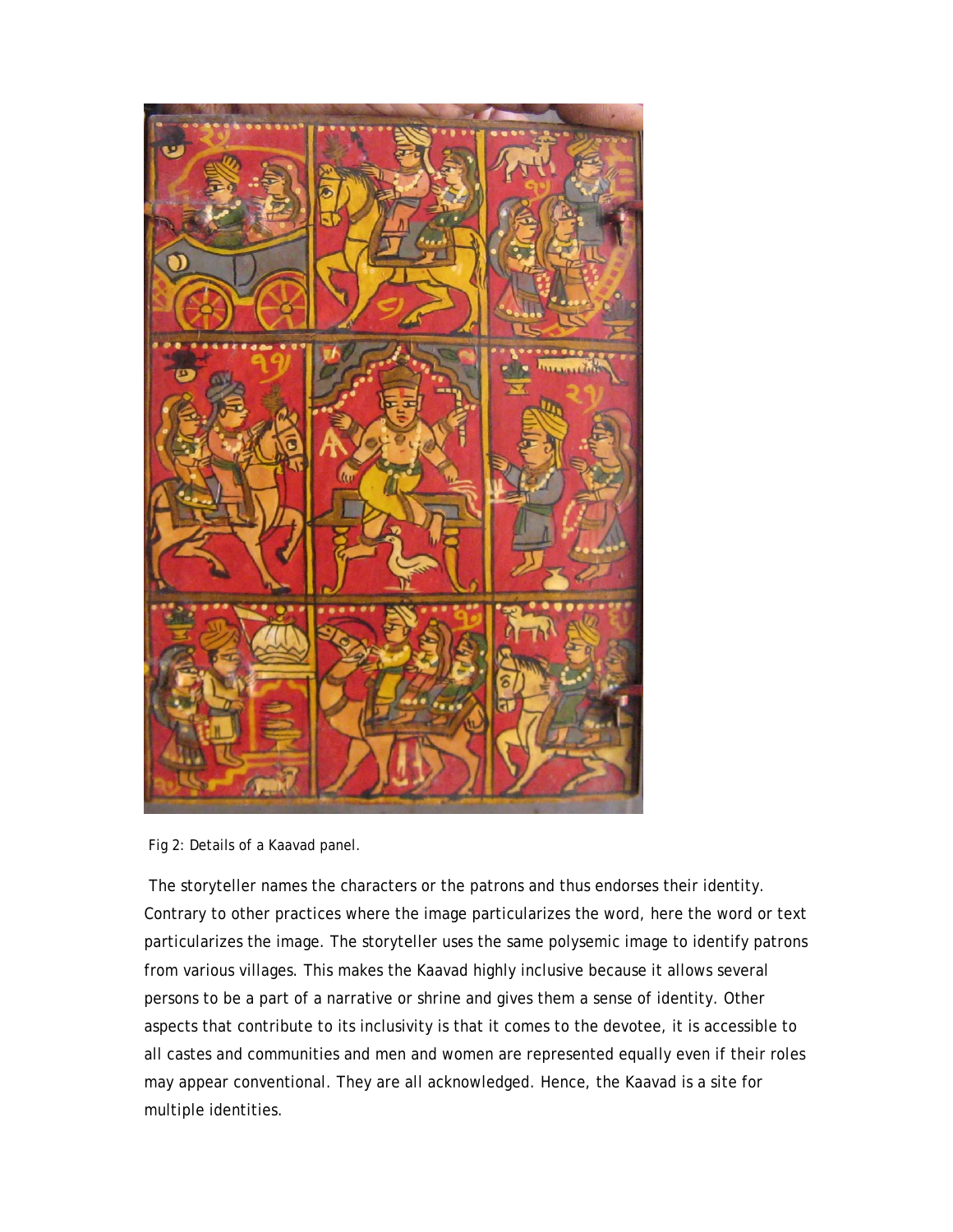The *Kaavad* structure allows for the images to be revealed gradually and therefore elicits curiosity. Its symmetry houses binary pairs like left and right, open and closed, revealed and concealed, crime and punishment, lack and its fulfillment. The storyteller becomes the mediator through which the opposites are reconciled. This empowers the teller and he in turn empowers his patrons when they 'recognize' themselves in the *Kaavad*. It is these characteristics of inclusivity and multiple narratives that led to the idea of a children's illustrated book. The shrine-like structure also evokes a house. So the notion of what is home gave form to a book 'HOME' that presents polysemic images on the themes of home and identity, designed to invoke multiple stories.



Fig 3: Grade 3 students with HOME

### **3.0 Method**

The book is constructed to open on both sides which allows for the images to be printed on both sides of the page. There is no formal sequence in which to view the images that could connote a story by itself or represent a part of a known story. The images are placed thematically on a page but their reading does not enforce a sequence. The multiple panels converge onto a central part that has a cut-out window. This window invites the child to perhaps look out at the world through a frame and converse with a friend on the other side. The approach is inclusive as the images portray several families and homes that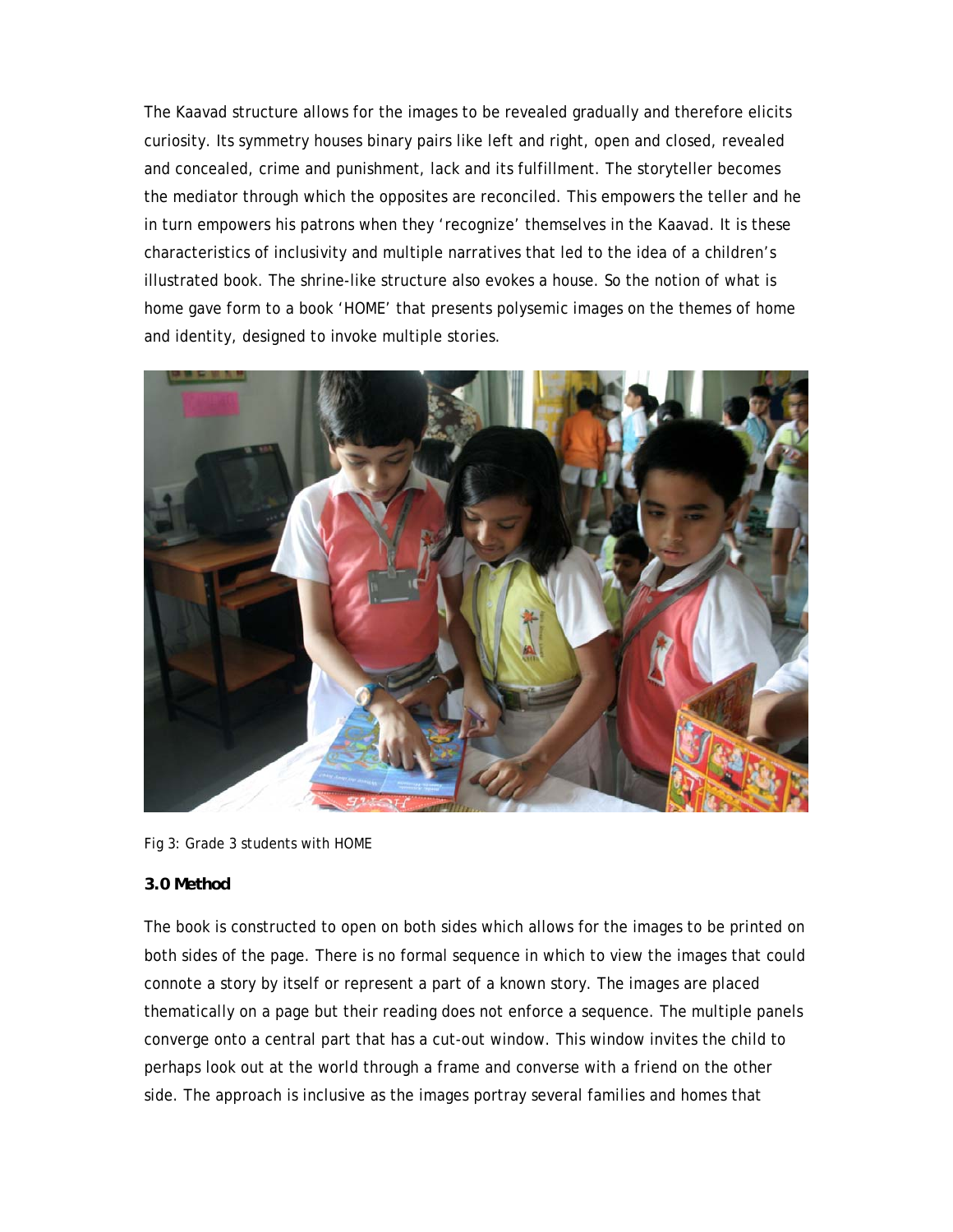children could identify with. In our complex society today a family could be a large joint family or a single parent unit or a gay couple. Often illustrations depict a family unit consisting of father, mother and two children. Such depictions may alienate those that do not belong to such a family. Illustrated houses may also portray a normative image of a built house and therefore exclude children living in other homes or/and do not adequately recognize all habitat. A multi-cultural society needs to be acknowledged in all its dimensions. The relationship of humans to each other and the environment which constitutes the largest home forms an implicit part of the book. The structure is such that the stories can begin anywhere. The images encourage children to tell their own stories. The image becomes the trigger. The image could mean different things to different children. Some may identify with the images, others may recall various tales. It is assumed that if children learn to look at the possibility of multiple perspectives at an early age, then perhaps they will grow up to be more tolerant. Home then, could mean one's own home or the whole world and family could also mean one's own family or the family of all living beings including animals and birds as well. Children make sense of the world and their own experiences through stories. Even if they are not able to comprehend complex plots and subplots they use the story form to articulate what they see and understand.

Much as they like to hear stories they are also eager to share their own stories. And if they are in the company of peers they may also do role play and invent characters(Cassell, 2001). In the last decade several studies have centered on the integration of technology (Mayer, 1999) and children's learning to make the experience more interactive and to let children make their own decisions (Druin, Stewart, Proft, Bederson, & Hollan, 1997). Predictions have also been made about the growth of nonfiction or nonlinear tales that will encourage discussions and 'critical thinking about controversial issues' (Martinez & McGee, 2000). The notion of encouraging a discussion amongst children themselves and between children and adults is embedded in the 'Home' book with images depicting contrasting situations. We presumed it would elicit some discussion and storytelling.

#### **4.0 Discussion**

The book was first presented to parents, teachers as well as children without any instructions or suggestions. The first response from the readers was to the structure of the book and children asked how it could stand on its own. Once they began to open it they realized the book could be opened in several ways. Parents used it to ask their children if they could recognize the images. Teachers used it to talk about animals and their habitat. Children kept turning the panels inside out.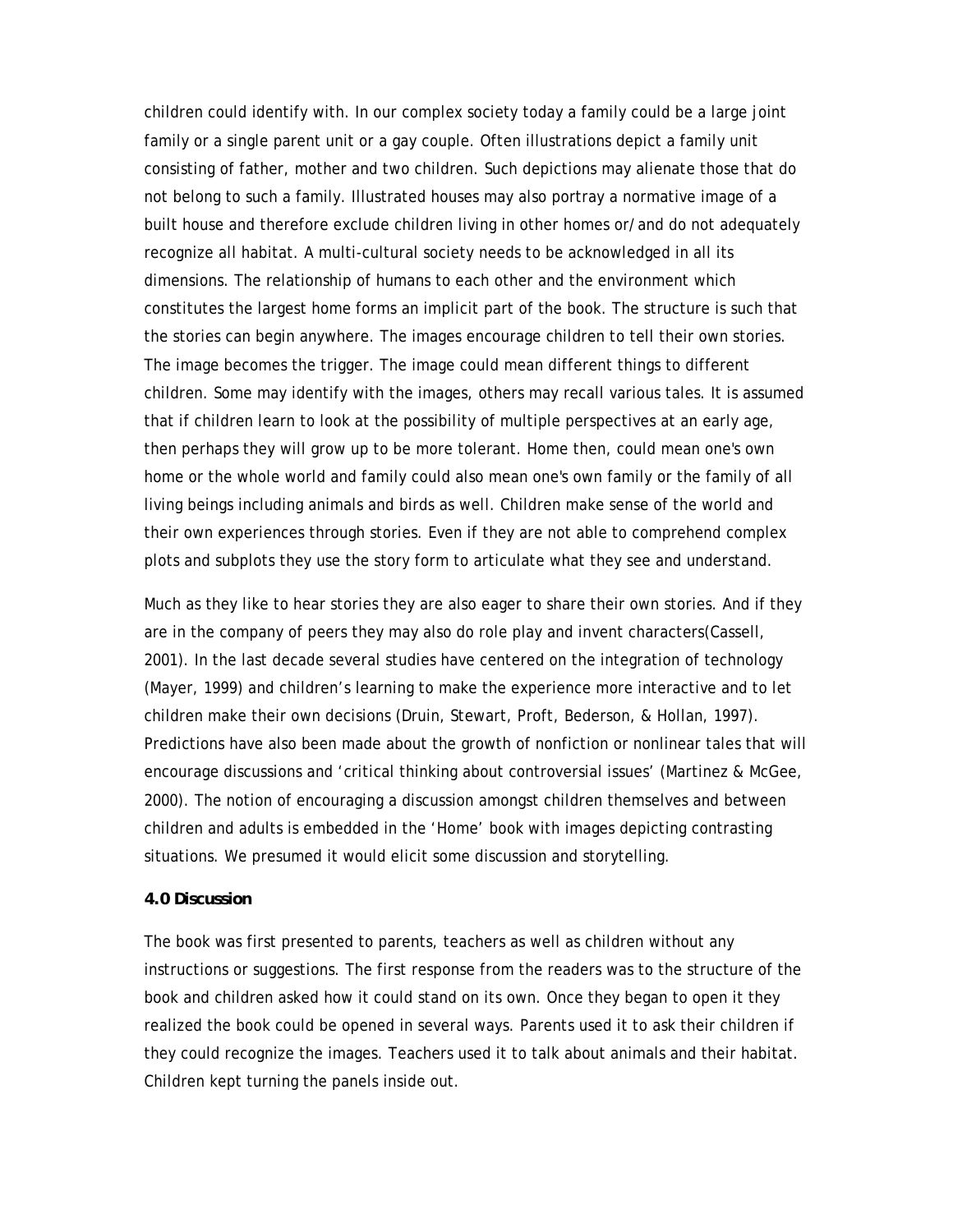This was followed up by a discussion with the teachers and we suggested how the book could be used to elicit stories from children. We demonstrated by first telling a story using one image from the book. Then a child was invited to tell another story using the same image. At first the child told a known story and he was prompted by other children as he went about adding his own details. When the child was encouraged he continued to make up stories around other images. Then several other children also wanted to come and tell their own versions to the same story.

 In another situation a four year old boy invented a story after he was told a story using two images. He began by giving a title to his story around an image of three dolphins. He called his story 'Dolphin-Holphin'. In his story the four dolphins went around asking all the characters depicted in the book if they could live with them. All the animals turned them down so finally the dolphins went to the water and asked the animals there and were accepted by the water kingdom and lived there happily ever after (Fig 2).

What is of interest in this narrative is that the image had only three dolphins but in his story he had four dolphins that went about looking for a place to live in. Such information could be very telling about a child's worldview and the notion of community, sharing and generosity.

In another occasion the story of Dolphin-Holphin was repeated to another group of children of the same age and they all said in unison that it were the penguins who let the dolphins live with them. The penguins were the only species on the page that live near water so the connections being made by the group were also based on rationality.

### **5.0 Conclusion**

Children's way of organizing experience is through stories, and here images help in providing the triggers to narrate those experiences. The *Kaavad* images are emblematic compared to the images in the 'Home' book, and yet 'Home' also invokes multiple stories and discussions. This is due to the polysemic nature of images per se that elicits multiple stories and varied point of views. Rather than being representations of objects and people that may confuse a learner, the images act as a trigger for its viewers to voice their opinions. Besides communicating what they experience or aspire, children also exercise their imagination and creativity in constructing the narratives to tell it their way. Finally, by 'Homing' in with stories they may also experience a sense of self-esteem and confidence?